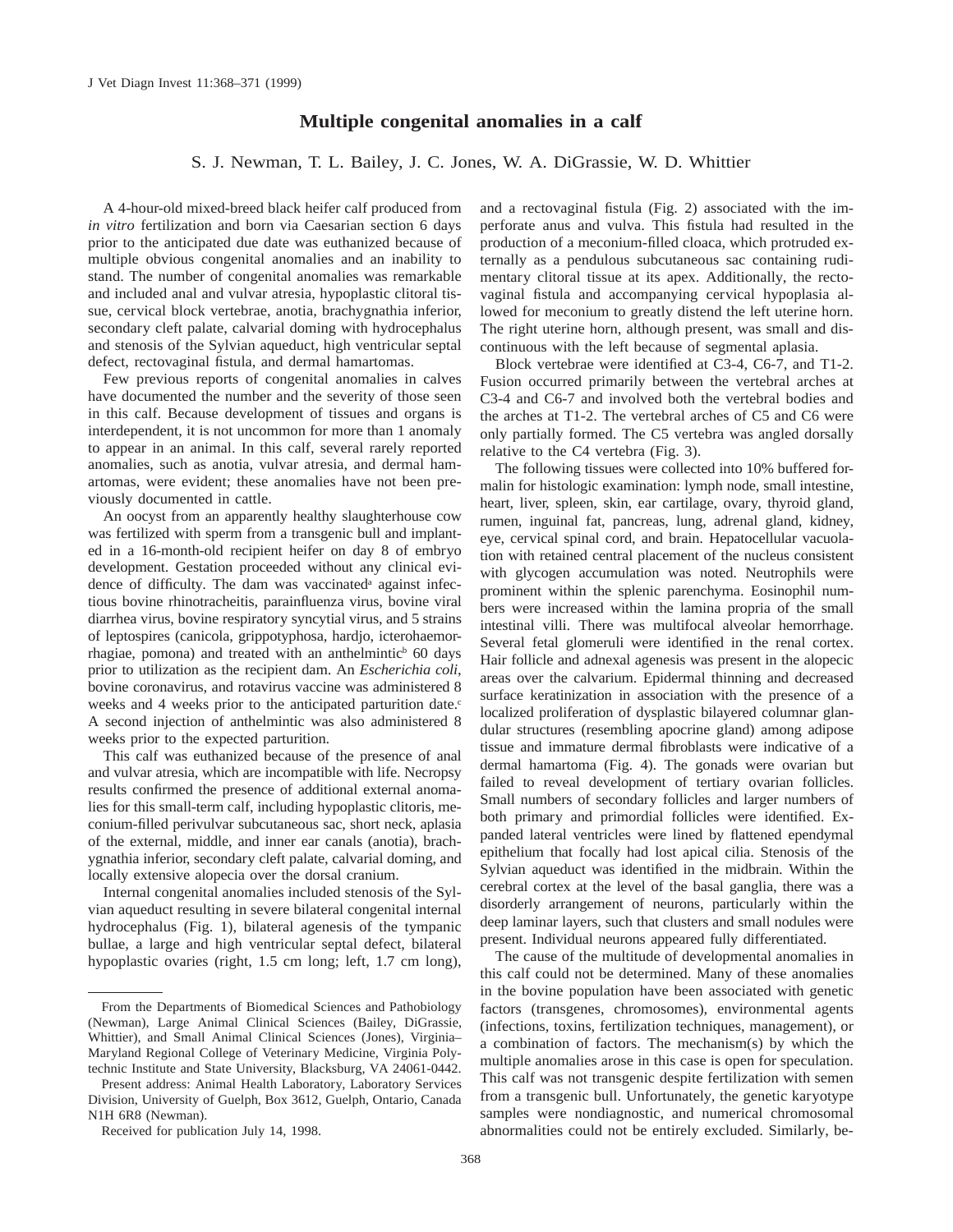

**Figure 1.** Medulla; calf. Stenosis of the Sylvian aqueduct (arrowhead) producing internal hydrocephalus at the level of the fourth ventricle.

cause the oocyst had been harvested from a slaughterhouse cow, the contribution of maternal chromosomal abnormalities was unknown. The recipient heifers were routinely vaccinated for teratogenic viral agents, particularly bovine viral diarrhea virus (BVDV),<sup>a</sup> 60 days prior to embryo transfer and 2 months prior to parturition with a killed BVDV vaccine.<sup>d</sup> All heifers were also screened for BVDV via virus isolation prior to entering the herd farm. Bovine viral diarrhea had not been a clinical problem on this farm, and it had not been implicated as a cause of abortion in other fetuses previously submitted for diagnostic evaluation. Access to toxic agents (organic, metallic, chemical) was also considered unlikely.

Calves produced by in vitro fertilization are often larger at birth than naturally bred calves because of the techniques of embryo culture and the manipulation of preimplantation

embryos.6,27 Increased rates of abortion, physical abnormalities (particularly involving the skeletal system), and mortality have been documented in offspring produced by *in vitro* fertilization.6,27 Because cattle embryos do not undergo transcription until the 8–16-cell stage rather than the 2-cell stage as in mice, the longer culture periods have a more substantial effect on gene function.<sup>27</sup> Additionally, high serum content in the culture medium has been implicated in cytoplasmic fragmentation and resultant deleterious effects on embryo development.<sup>27</sup> Serum components may have a direct effect on the genome or may act indirectly by affecting the integrity of cytoplasmic organelles and membranes.27 Bovine serum albumin and amino acids in the medium as suggested to produce animals with normal birth weights was used in this case to minimize these effects.27

Frequent (twice weekly from day 28 to day 90 of gestation) rectal ultrasound examinations may have contributed to the development of atresia ani. Intestinal atresia is thought to occur following disruption of vascular integrity and has been associated with rectal palpation for pregnancy diagnosis before day 42 of gestation.2,5

An estimated 0.5–1.0% of calves born have spontaneous congenital defects, $12$  and a higher percentage succumb to abortion.1 Fetal losses, reduced gestation length and birth weight, incidences of dystocia, perinatal loss, and anomalies have been greatest for embryos produced by in vitro procedures and nuclear transfer.10,29 In 1 study, calves produced by in vitro procedures had increased occurrences of heart failure, double muscling, hydroallantois, leg and joint problems, larger than normal organs, and cerebellar dysplasia.10 Abnormal growth of organs and skeletal elements is thought to occur more frequently when there is asynchrony between the recipient and the developmental stage of the embyro.<sup>10</sup>

Multiple congenital malformations may occur because malformation of 1 portion of the body directly leads to mal-



**Figure 2.** Rectum (r), uterine horn (u), and vagina (v); calf. Note communication between the rectum and vagina.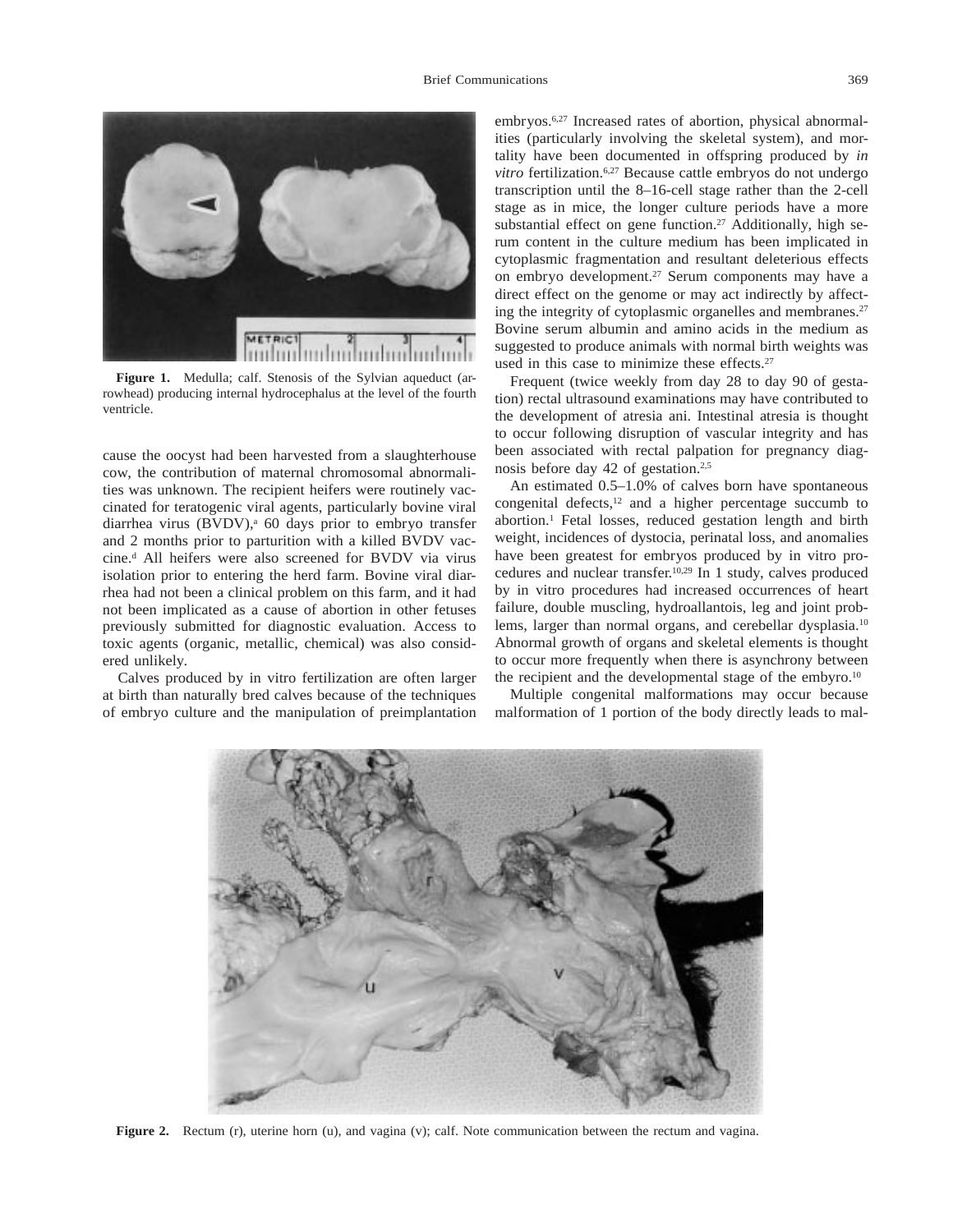

**Figure 3.** Cervical spine; calf. Lateral radiographs of sagittal slices. Block vertebrae are identified at C3-4, C6-7, and T1-2. Vertebral arches of C5 and C6 were only partially formed. C5 vertebra is angled dorsally relative to the C4 vertebra.

formation of others.1 Chromosomal alterations typically lead to anomalous syndromes rather than single malformations.<sup>1</sup> Additionally, teratogens may act simultaneously or successively upon various tissues during development.<sup>1</sup>

This calf was unique because of the extent of multisystem malformation. Combinations of several similar defects have been reported. Atresia ani occurs as an isolated defect but is more commonly seen in combination with other intestinal malformations.4 Ventricular septal defects are the most common cardiovascular anomaly in calves and may occur alone or in association with other cardiac anomalies<sup>17,19,20,28</sup> and with hydrocephalus.<sup>19</sup> Internal hydrocephalus can occur concurrently with multiple ocular defects, myopathy, or arthrogryposis in calves.12 Cleft palate may occur singly, but in Charolais and Hereford cattle, a recessively inherited syndrome of arthrogryposis and palatoschisis exists.14,19



**Figure 4.** Skin; calf. Normal dermal adnexal structures are absent and replaced by a dysplastic proliferation of glandular elements consistent with a dermal hamartoma (arrowhead). HE. Bar =  $800 \mu m$ .

Congenital anomalies in offspring of natural breedings are often a result of environmental factors, genetic factors, or both. Environmental factors are implicated in internal hydrocephalus (exposure to toxic plants, viruses, drugs, trace elements, irradiation, hyperthermia, and excessive pressure on the amniotic vesicle during early rectal pregnancy examination<sup>2,5,12</sup>), cleft palate (secondary to xenobiotic effects19), arthrogryposis (exposure to toxic plants [lupines, hemlock], viral infections, or nutritional deficiencies [manganese]), and anotia (in human infants following ingestion of thalidomide).8,16

A genetic basis has been documented for some cases of atresia ani, but the specific cause in sporadic cases in domestic species and humans is not always known.<sup>9,15,21</sup> Similarly, a genetic basis has been determined for internal hydrocephalus (simple autosomal recessive trait in many cattle breeds and a familial condition in Charolais calves<sup>11-13</sup>), cleft palate (multifactorial or autosomal inheritance in the Charolais breed<sup>19</sup>), brachygnathia inferior (polygenic inheritance in the Simmental breed<sup>7,30</sup>), ventricular septal defect (autosomal dominant trait), arthrogryposis, and rectovaginal fistula (in 1 study, chromosomal evaluation failed to reveal associated numerical abnormalities).24

A summary of the proposed pathogenesis of some of the more unique anomalies follows. Failure of the anal membrane to perforate, failure of the bowel to canalize, failure of the proctodeum to invaginate, and interruption of the blood supply to the anus or to the intestine during embryonic development can produce atresia ani or intestinal atresia, respectively.2,4,5,9,18 Atresia ani may develop when the dorsal part of the cloacal plate fails to form,<sup>21</sup> and in females this is occasionally accompanied by a rectovaginal fistula.<sup>3</sup> The resulting fistula connects the dorsal wall of the vagina with the ventral portion of the terminal rectum and provides a path for defecation.<sup>23</sup> Defecation is inhibited when atresia of